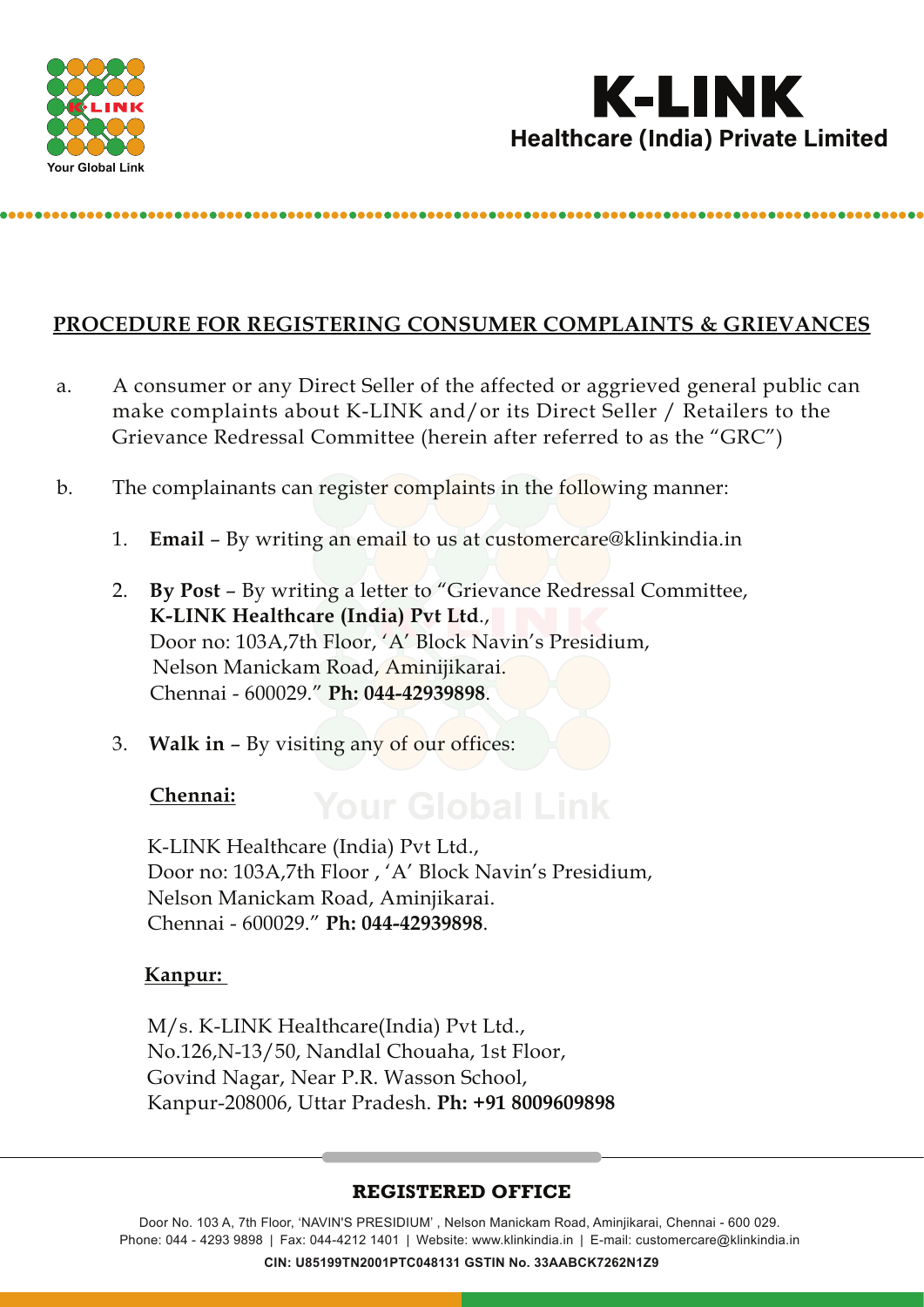



# **Kolkata:**

 M/s. K-LINK Healthcare(India) Pvt Ltd., Godrej Genesis, 5th Floor, Unit – 502, Block – EP & GP, Sector – V, Near College More, Kolkata – 700091, West Bengal. **Ph: + 91 3346042868**

- 4 **Phone** By calling us at 044- 42939898
- 5. **Fax** By sending fax to 044-42121401
- c. The Committee shall redress the complaints within one month from the receipt of complaints.
- d. The complainant shall be informed of the outcome once the complaints/grievances are resolved.
- e. In the event the complainant is not satisfied with the resolution he/she may further directly approach the GRC with his/her concerns.

# **GRIEVANCE REDRESSAL OFFICER1:**

Name: Mr. Amit Kumar Gupta Designation: Assistant Business Development Manager e-mail: cgr2.klink@gmail.com Phone number: +91 80096 09898

#### **REGISTERED OFFICE**

Door No. 103 A, 7th Floor, 'NAVIN'S PRESIDIUM' , Nelson Manickam Road, Aminjikarai, Chennai - 600 029. Phone: 044 - 4293 9898 | Fax: 044-4212 1401 | Website: www.klinkindia.in | E-mail: customercare@klinkindia.in **CIN: U85199TN2001PTC048131 GSTIN No. 33AABCK7262N1Z9**